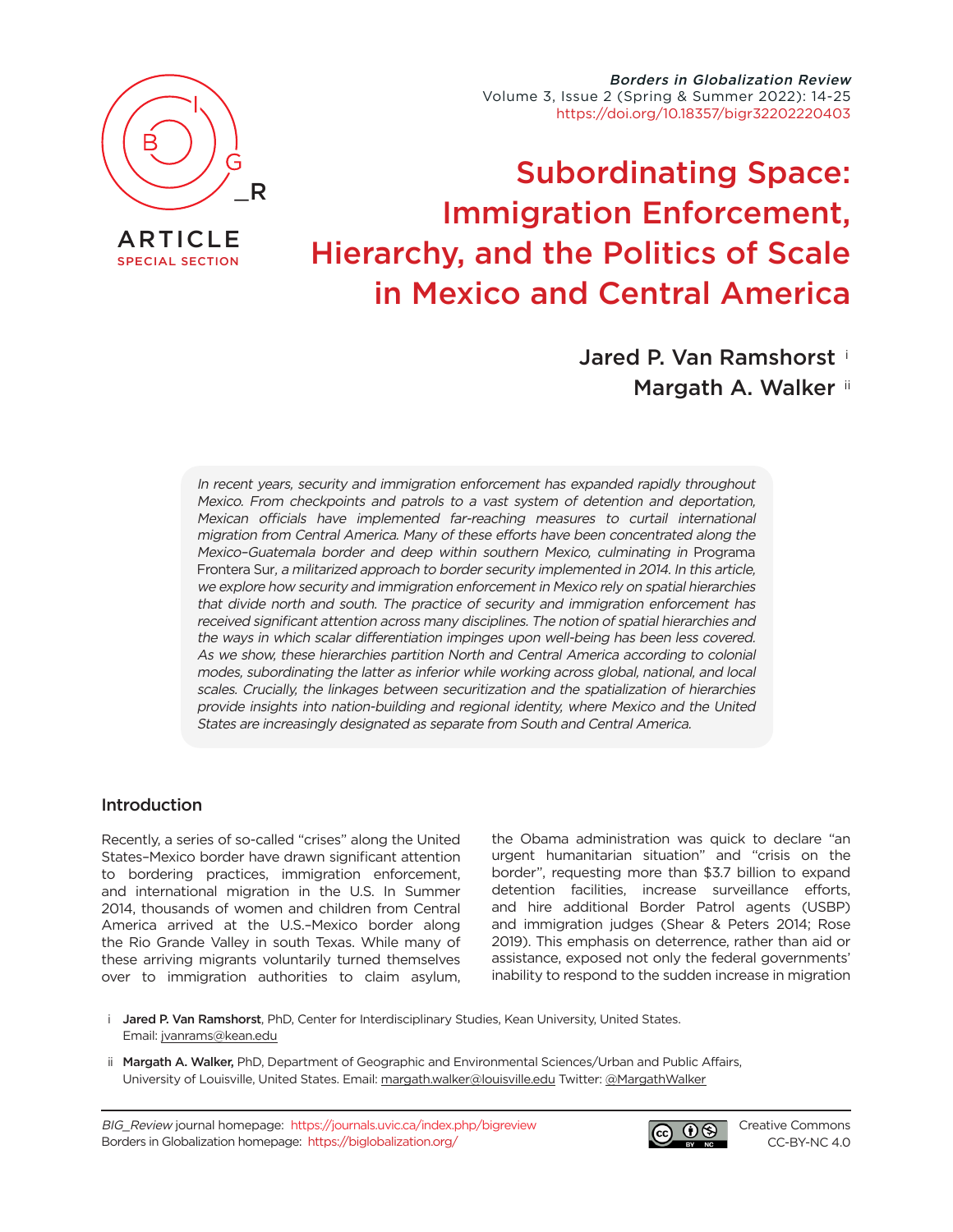but also its unwillingness to accommodate migrants from Central America, as the majority of these asylumseekers were apprehended, detained, and eventually deported (Preston & Archibold 2014).

Less than four years later, another so-called "crisis" erupted at the U.S.–Mexico border as a large caravan of migrants set off from San Pedro Sula, Honduras, in hopes of reaching the U.S. For years, advocacy groups in Mexico and Central America had organized similar caravans to protect migrants as they travelled north; however, in 2018, the event kicked off a media frenzy in the U.S., igniting public debate over international migration and border and immigration enforcement once again (see for example: Agren & Holpuch 2018; Semple 2018a). The Trump administration described the movement of people from Central America as a "national emergency" and "invasion", mobilizing military personnel at the U.S.–Mexico border to intercept them (Shear & Gibbons-Neff 2018). Trekking across Mexico on foot, the caravan travelled approximately 3,000 miles (4,828 kilometres) before reaching their destination in Tijuana, Mexico, where they were placed in temporary encampments and shelters along the border. Many migrants eventually returned home or settled in Mexico, while others waited weeks and months to claim asylum in the U.S. (Alvarez 2019). By the end of 2018, Trump officials had announced the Migration Protection Protocols (MPP), or "Remain in Mexico" program, effectively sealing off the U.S.–Mexico border from Central American migrants and asylum-seekers alike (Tackett et al. 2018).

Together, these events reflect the growing importance of Central American migration and an ever-expanding landscape of border and immigration enforcement aimed at impeding, incapacitating, and policing migrants across North America. The U.S., for example, has steadily fortified and militarized its southern border (Andreas 2009; Jones 2011, 2012), while extending the reach of immigration enforcement and surveillance far into the U.S. interior by fusing Immigration and Customs Enforcement (ICE) with city, county, and state police departments (Coleman 2009; Menjívar 2014). Meanwhile, a growing, robust, and fully private industry of immigrant detention has emerged to satisfy the U.S. federal government's appetite for holding and incarcerating migrants (García Hernández 2019; Loyd & Mountz 2018; Macías-Rojas 2016). Yet, Mexico has also worked simultaneously to restrict migration from Central America. From blockades and immigration checkpoints to a formidable system of detention and deportation, Mexican officials have rapidly expanded policing and border and immigration enforcement throughout the country. Such efforts have included a series of high-profile operations beginning in 2001 and culminating in Programa Frontera Sur, a far-reaching plan authorized in 2014 by then-president Enrique Peña-Nieto. Under this strategy, and bolstered by the U.S., Mexico has fortified its own southern border with Guatemala and deployed hundreds of immigration authorities to the south alongside blockades, checkpoints, and patrols, converting this region into an expansive dragnet and enforcement operation targeting Central American migrants (Isacson et al. 2014, 2015). Since its implementation in 2014, Mexican authorities have apprehended hundreds of thousands of migrants across southern Mexico (Fredrick 2018). By 2015, rates of deportation in Mexico had nearly doubled over the previous year, and since the program's announcement in 2014, the Mexican government has removed more than half a million migrants, far exceeding deportation efforts in the U.S. and in some years, removing twice as many migrants (Bonello 2015; Fredrick 2018). Therefore, Mexico, alongside the U.S., is now key in controlling, monitoring, and regulating migration across Central and North America. However, while ample geographic attention has been given to bordering practices and immigration enforcement in the U.S. context (see: Ackleson 2005; Coleman 2007, 2009; Coleman & Kocher 2011; Winders 2007), much less has been devoted to the ways in which these mechanisms operate in Mexico, Central America, and beyond (see: Brigden 2018a; 2018b; Van Ramshorst 2021; Vogt 2018, 2020; Walker 2018).

In this manuscript, we examine Programa Frontera Sur and related Mexican immigration policy to uncover the spatial dimensions and contested politics of immigration enforcement in Mexico and beyond. Drawing from a decolonial framework, which refers to the historical process of divestment from colonial power replete with its forms of knowledge and ways of understanding the world (Noxolo 2017; Radcliffe 2017), we explore how Mexican immigration enforcement relies on a form of "spatial hierarchies" that divide North America from Central and South America through colonial logics. Here, we define spatial hierarchies as the imagined economic, political, and social ordering of territorial spaces. While the notion of hierarchy, particularly as it relates to scale, has been utilized by geographers for some time (see for example: Delaney & Leitner 1997; Jonas 1994; Massey 1994; Smith 1992), it has rarely been employed in relation to bordering practices and immigration enforcement (see: Walker & Winton 2017). As we demonstrate below, Mexican and U.S. officials mobilize such hierarchies and a colonial imagination to partition North America from Central and South America, subordinating Central and South America as inferior while simultaneously reinforcing North America's economic, political, and social superiority. Our use of spatial hierarchies is particularly useful, we argue, in signaling a distinction from the mere "externalization" or "outsourcing" of borders and immigration enforcement (see for example: Menjívar 2014; Vogt 2020), allowing for a more nuanced apprehension of these historical processes across multiple scales. In addition, our attention to spatial hierarchy and its production through Mexican policy evades the well-worn characterization of the U.S. as

\_R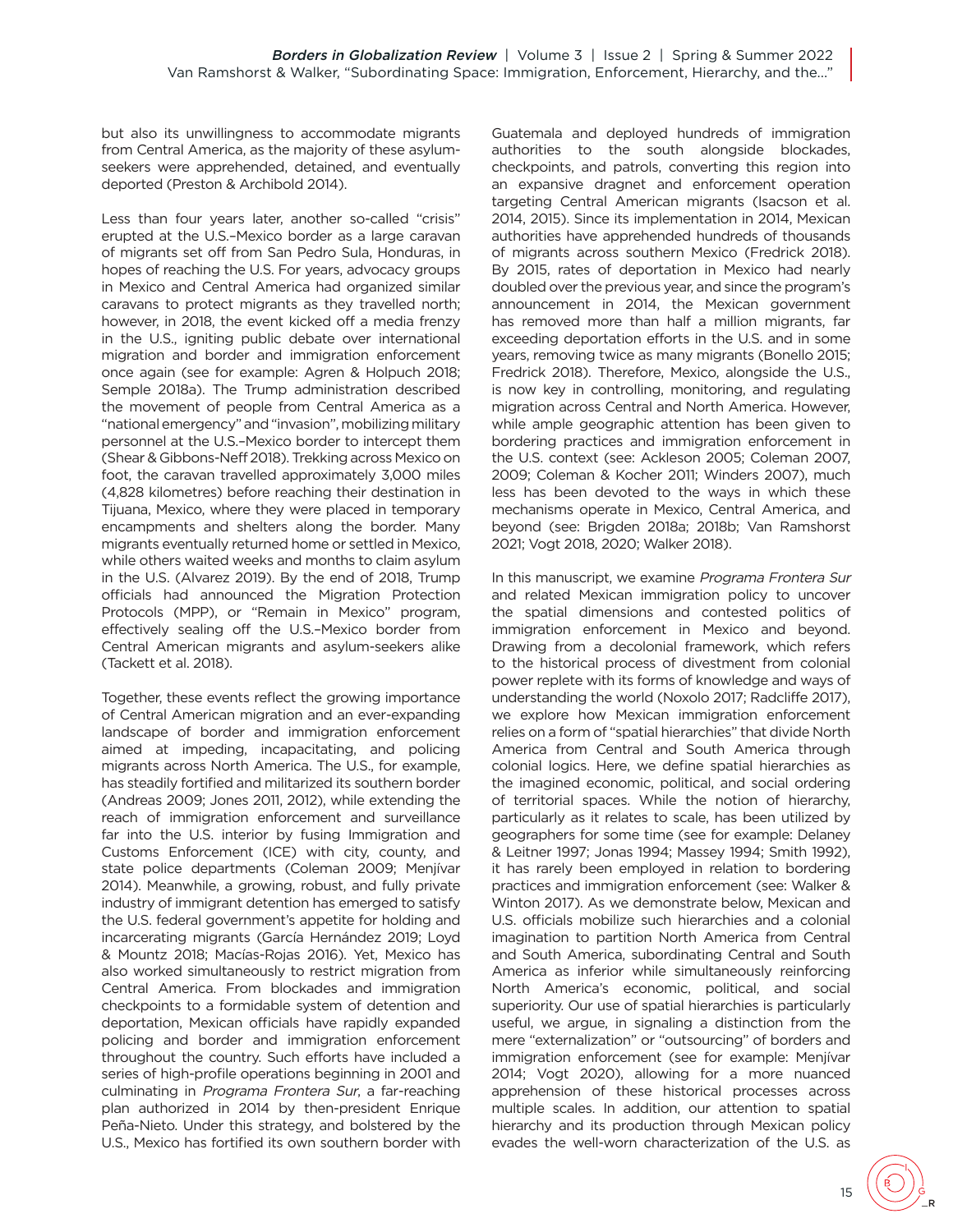sole perpetrator of geopolitical harms. This is not meant to divest responsibility from the U.S., who has flexed its colonial power in strategic and violent ways throughout history (see: Grandin 2004; 2006; Rabe 2012; Schoultz 1998). Rather, it is to show how states such as Mexico and the U.S. are concurrently imbricated in contemporary modes of colonial oppression, especially regarding the control, monitoring, and regulation of international migration across Central and North America.

To develop these arguments, the paper is structured as follows. First, we review the literature in geography on hierarchy and the politics of scale. Second, we provide the historical context and geopolitical backdrop through which southern Mexico and the Mexico– Guatemala border emerged. As we show, the historical creation of the Mexico–Guatemala borderlands has been contingent upon colonial practices and a unique form of Mexican exceptionalism that has sought to differentiate Mexico from its southern neighbors. Third, drawing from policy analysis, we examine how border and immigration enforcement in Mexico produce and rely on spatial hierarchies by examining three key policies: Plan Sur, the Mérida Initiative, and Programa Frontera Sur. In doing so, we demonstrate how bordering practices and immigration enforcement produce a spatial imaginary in which Mexico and the U.S. are increasingly designated as superior and set apart from Central and South America. Finally, we conclude by reflecting on the implications of these hierarchies for understanding more recent developments, including the Trump administration's Migration Protection Protocols (MPP), or "Remain in Mexico" program, and the Biden administration's attempts to undo it.

# The Mexico–Guatemala Border and Beyond

The construction of spatial hierarchies is rooted in the long durée of Mexico's economic and political relations with its international neighbors. Current policy and practice did not emerge in a vacuum, and the current configuration of the border was forged as part of the national imagining and making of Mexico in the 19th century. Such an endeavor—the national construction of Mexico—as it were, necessarily entailed differentiating it from its southern counterpart, Guatemala. Such processes of nation-building, which render borderlands marginal and peripheral to the territorial state, become integral to the assertion of sovereignty in historically entangled areas. The state of Chiapas, in particular, illustrates the contested history of this region, reminding us anew that political boundaries are often instantiated through top-down forces operating quite far from everyday cross-border connections.

Throughout the colonial period, Chiapas was part of the Capitanía of Guatemala. Following independence from Spain in 1821, Mexico and Guatemala both sought to influence Chiapas. After Chiapas joined Mexico in 1824, Guatemala continued its territorial claim with some regions of Chiapas favoring joining Guatemala (Kenyon 1961). The boundary treaty of 1882 settled on the border between Chiapas and Guatemala and was finalized in 1895 (Romero et al. 1897). The Soconusco region, located in the southwest corner of Chiapas, maintained its autonomy until 1842.

Although the administrative divisions had been implemented on the map, the lived reality for much of the population remained one of interconnection, porosity, and unclear political demarcation. So much so in fact, that monuments were installed by the International Commission of Limits and Water in the 1960s to signal the separation of the two nation-states. Inhabitants often did not know which side of the border they were on. Galemba's (2018) ethnographic work captures how those on both sides trace their roots to Guatemala but cross-border flows in both directions occurred at different political junctures. Many inhabitants, for example, fled this area for Guatemala during the Mexican Revolution of 1910.

The ongoing economic and political linkages of the border region is a pattern orchestrated early on. Chiapas's coffee growing region was sparsely populated in the 1800s resulting in Mexico's importation of Guatemalan labor. Workers were often indigenous and eventually naturalized as Mexican citizens. Guatemalan resentment towards Mexico continued over the loss of territory with intermittent attempts at reclamation (Hernández-Castillo 1992). As a result, Mexico embarked on a vigorous policy of Mexicanization along its southern borderlands. In the 1930s, fortified by the nationalist ideology of mestizaje, Mexico's assimilationist policies included: forced acculturation through the prohibition of the indigenous languages, the burning of indigenous clothing, and the installation of Hispanicization centers and frontier schools. All of these efforts were accompanied by strong anti-Guatemalan rhetoric. According to Galemba (2018), "Even though indigenous communities in the highlands of Chiapas were also targeted for integration policies, highland indigenous groups were considered distinctly Mexican. In contrast, indigenous groups at the border were more intensely targeted for assimilation because they shared ethnic affinities with Guatemalan indigenous groups" (39).

Crucially, becoming Mexican meant no longer identifying with indigenous heritage for the majority of the border population along Mexico's side of the border. This, in spite of the fact that Chiapas has the largest indigenous population in Mexico. The social organization of cultural difference has been key to national demarcation in contemporary times. During Guatemala's civil war in the 1980s, nearly 200,000 refugees fled into Mexico (Jonas 2013). Mexico would eventually establish refugee camps, although Guatemalans could not purchase land or travel outside of the camps (Ogren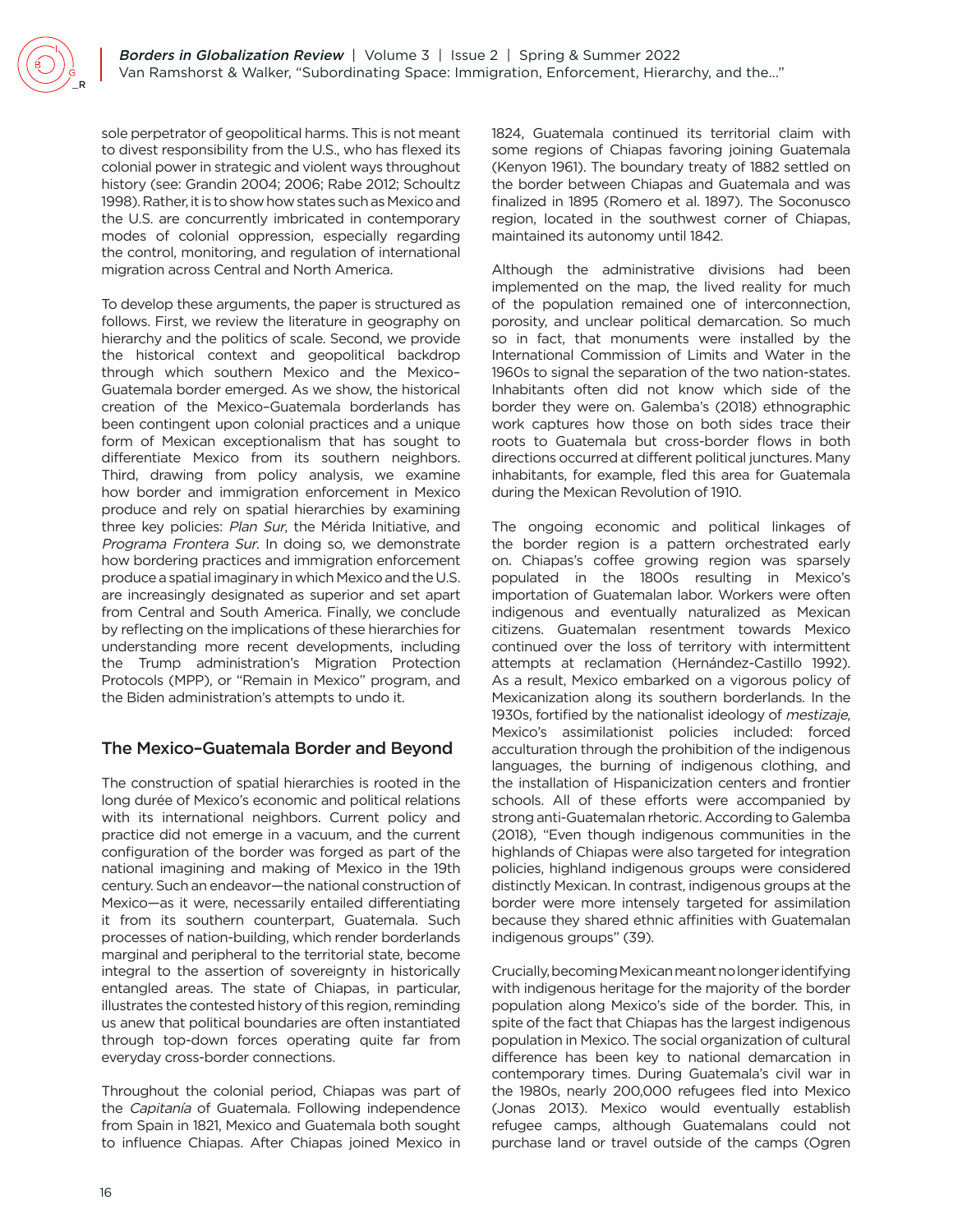2007). The deep connections between communities on both sides of the border stemming from history, kinship ties, and wage labor relations has been viewed by the Mexican government as a destabilizing force. In 1984, Mexico moved refugees to Campeche and Quintana Roo. Those who refused to relocate were provided with fewer services (GAO 1989). This brief historical context articulates how Mexico has engineered spatial hierarchies in pursuit of a nationalist advantage.

Nearly 200 hundred years of nation-building in Mexico has created an internalization of the political boundary between Guatemala and Mexico. With that comes an association of indigeneity with Guatemalan nationality in spite of close cross-border ties and the characteristic porosity of this boundary. The formation and development of a bordering regime did not concertedly take hold until the exodus of indigenous Guatemalan refugees began fleeing the counterinsurgency war. The influx of Guatemalans into Mexico altered conceptions of this area as primarily nonindigenous. Anglophone accounts of the making of Mexico tend to elide how nation-building, securitization, and migration are fraught with a coloniality of power (Van Young 2004), a framework based upon what Aníbal Quijano refers to as the "racial" social classification of the world population (2000, 2010). Thus, proceeding from a perspective of de-coloniality attends to the oppression and control of social life built into the classification and differentiation of bodies. A decolonial framework uses historical hindsight to illuminate patterns of power which have shaped our intellectual, political, economic, and social world (Mignolo 2008; Lugones 2010) and the ways colonialism's effects continue to endure and manifest less tangibly (Santos 2010). Ariadna Estevez's work (2012), which she calls a Mexican epistemology for studying migration, operates in a similar vein by placing neocolonial power and migrant subjectivities in conversation. Similarly, Amarela Varela (2019) uses the concept of disposability (basurización) to understand how the framing of migrants as illegal facilitates the production of abject subjectivities. Such analytics lay bare the terrain upon which contemporary immigration policies proceed, namely in the cases presented here, through the subordination of southern Mexico and Central America.

## Space, Hierarchy, and the Politics of Scale

As a key concept in geographical inquiry, understandings of scale have shifted significantly from its history as a foundational cartographic and operational principle. Whereas cartographic scale represents a fixed, mathematical relationship between the Earth and map, operational scale refers to a tangible, partitioning of space through hierarchies such as local, national, global, and so on. Crucially, however, scholars have demonstrated how this notion of scale is socially produced rather than ontologically fixed (Delaney & Leitner 1997; Jonas 1994, Smith 1992). In this way, scales do not exist as fixed, hierarchical levels of activities and processes but are instead outcomes of those very same activities and processes, and it is precisely this complex and recursive relationship between the social and spatial that produces and reproduces space itself and a pronounced geographical imaginary (see: Delaney & Leitner 1997; Dodds 1997; Marston 2000). In other words, these hierarchical divisions of space represent specific ways of interpreting and seeing the world, a political and spatial imagination that illuminates the "hidden geographies" (Agnew 1993) of power relations and the ways in which these dynamics unfold over time and space.

To this end, scholars have long remarked on the centrality of scale in political discourse (see: Cox 1998; Jonas 1994). Here, scholarship has advocated a constructivist approach to scale, examining how the concept is produced both by and through cultural, economic, political, and social relations. Judd (1998), for instance, discusses how the state's ongoing construction of scale through administrative and governmental structures enables and restrains political possibilities. Similarly, Morrill (1999) examines how wider scales of government, including the national-scale, has been harnessed to achieve capital allocation and industrialization, subjugating more local, rural concerns for those of the broader U.S. Taken together, these studies show how hierarchy and scale are implicated in decision-making and the various power geometries that shape administration and governance.

This production of space—and thereby scale—has been central to nation-building and boundary-making in Mexico. As Smith (1992) explains, it "is geographical scale that defines the boundaries and bounds the identities around which control is exerted and contested" (66). These processes delineate territorial arrangements of power, marking socio-spatial boundaries of inclusion and exclusion. In defining who belongs and who does not, this differentiation relies on hierarchical categories such as ethnicity, race, religion, and class, among others. Power and state sovereignty, thus, work through territorial divisions and control over boundaries that are fundamentally hierarchical in nature, where space is partitioned, controlled, and administered according to perceived cultural and political differences. In Mexico, these scaling processes have involved differentiating the southern frontier in Chiapas from Guatemala, subordinating the latter as distinctly indigenous and non-Mexican. While these spatial hierarchies are socially produced, evidenced by close cross-border ties and the porosity of the border, they nonetheless, have powerful material consequences, for "once these layers are presupposed, it is difficult not to think in terms of social relations and institutional arrangements that somehow fit these contours" (Marstonet al. 2005, 422). Thus, as we demonstrate below, Mexican immigration policy has relied upon such hierarchical divisions of space to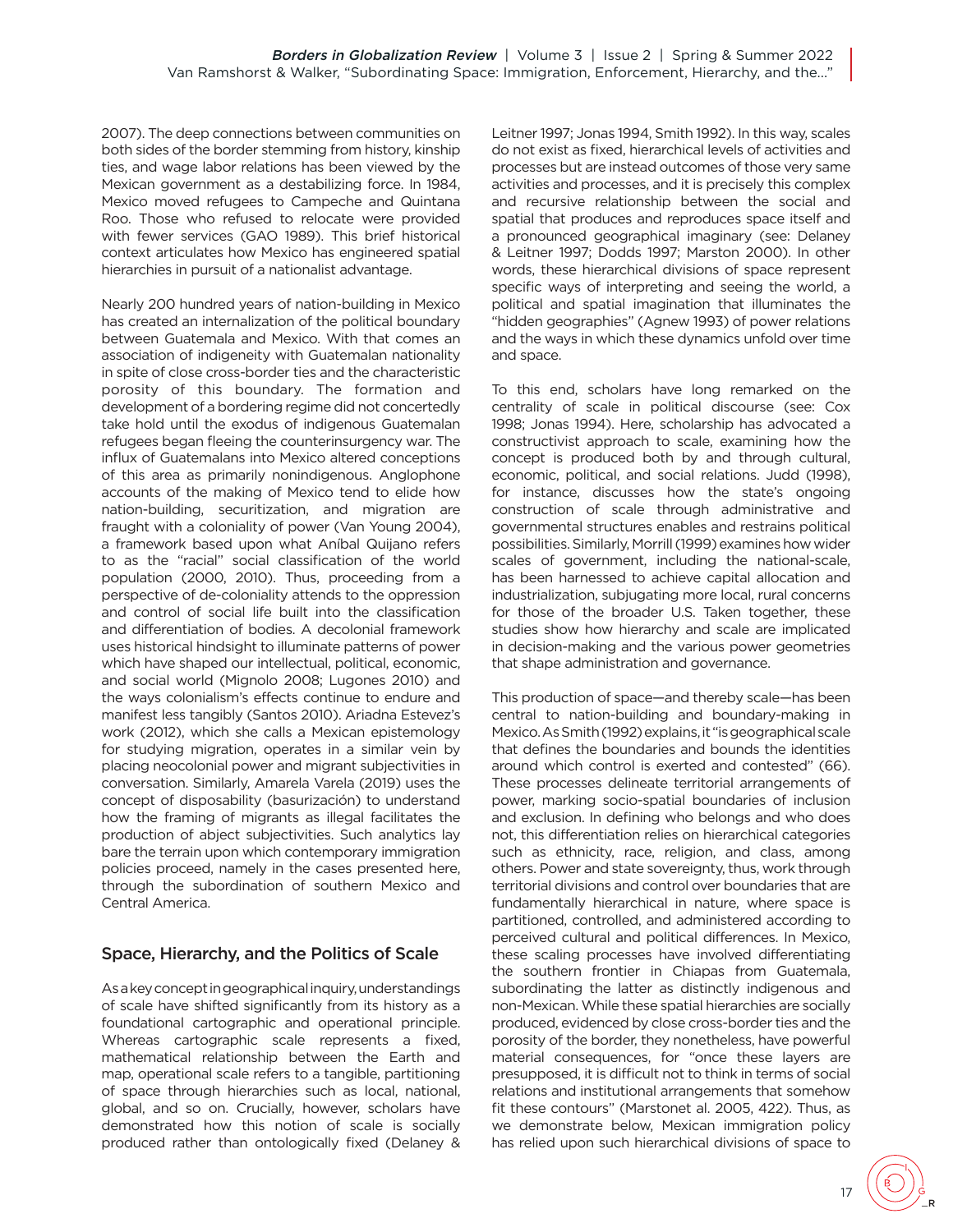engage in border and immigration enforcement, which continuously subordinates Central and South America as inferior and separate from a superior North America, including the U.S. and Mexico.

## Subordinating Space: Spatial Hierarchy in Mexican Immigration Policy

While the boundary between Mexico and Guatemala remained indeterminate and porous from the political independence of both countries to the late-twentieth century, the region was permanently transformed during the Cold War as thousands of Guatemalans, Nicaraguans, and Salvadorans crossed into Mexico, fleeing civil war and political upheaval (Coutin 2007; García 2006; Jonas & Rodríguez 2014). From 1954 to 1996, death squads, revolutions, and military coups, often instigated by the U.S., ravaged Central America (Grandin 2004, 2006; Rabe 2012). Many displaced Central Americans sought refuge in Mexico, the U.S., and Canada. Obtaining asylum, however, was difficult, as they encountered restrictive immigration and asylum policies across North America (García 2006). While the majority eventually returned home, the initial exodus worked to solidify the Mexico–Guatemala border's significance and visibility, especially for Mexican and U.S. officials who recognized its strategic importance in controlling Central American migration. In the aftermath of these conflicts, the Mexico–Guatemala border became central to Mexican immigration policy, especially as neoliberalism took root in the form of structural adjustments programs, free trade agreements, and dollarization. Such policies, which emphasized austerity, deregulation, and privatization, not only exacerbated economic inequalities throughout Latin America but also led to further outmigration from Central America, as individuals increasingly sought economic opportunities abroad (Brown & Cloke 2005; Moodie 2006, 2010).

#### Plan Sur

Responding to this outmigration from Central America, in 2001—before the September 11, 2001 attacks—Mexico announced Plan Sur, a then-new comprehensive enforcement program located along the Mexico– Guatemala border. Under mounting diplomatic pressure from the U.S. government to curtail Central American migration, Mexico increased inspection activities and deployed military personnel to its southern border (Andersson 2005; Ogren 2007; Solís 2007). As Galemba (2018) explains, Plan Sur was largely motivated by the expectation that if Mexico strengthened its own southern border, the U.S. would improve its treatment of Mexican immigrants. The program, which followed from several high-level meetings between former U.S. President George W. Bush and Mexican President Vicente Fox, installed frequent patrols and established interior checkpoints along high-traffic corridors in

border states like Chiapas, Tabasco, and Veracruz. Drawing from partial U.S. financial support, although the amount of funding is still unknown, the initiative authorized the construction of staffed kiosks and barriers along Mexico's remote jungle frontier with Guatemala (Hagan 2006, 2008). It also expanded detention and deportation, introducing new policies that streamlined removal of migrants through ports of entry into Belize and Guatemala, regardless of their nationality (Ogren 2007). Importantly, Plan Sur required collaboration and the coordinated efforts of Mexican federal, state, and municipal agencies, including the National Institute of Migration (INM), Secretariat of the Interior (SEGOB), and Office of the Attorney General, whose work was previously separate (Hagan 2006, 2008; Ogren 2007). Whereas before 2001, Mexican agencies pursued border and immigration enforcement separately, through haphazard and disorganized attempts, Plan Sur ensured a smooth and seamless operation. The program ultimately signaled a new era of border and immigration enforcement in Mexico, which until then, had been largely absent from the federal government's approach to immigration. Under Plan Sur, Central American migrants were now subject to policing, detention, and deportation throughout Mexico.

From the beginning, Mexican and U.S. officials framed Plan Sur around a security threat posed by the flow of narcotics, terrorism, and transnational crime from Central and South America, designating these areas as separate from, and a danger to, North America (Ogren 2007; Solís 2007). Among Plan Sur's main objectives were orders to combat smuggling and drug trafficking from Central and South America into North America, and under its implementation, the Mexican government dispatched army and navy troops throughout the Mexico–Guatemala borderlands who had previously focused on organized crime and drug interdiction elsewhere (Ogren 2007). By the end of 2001, in the immediate aftermath of the September 11 attacks, the Bush administration had identified the Mexico–Guatemala border as a strategic site of cooperation and international security between Mexico and the U.S., labeling it "America's third border" (Solís 2007). U.S. advisors and policymakers described it as a region in desperate need of state intervention, a "soft underbelly" where "venal criminals alike flood into Chiapas with a view to reaching the U.S." (Grayson 2006). This language was echoed by Mexican officials, and speaking in the U.S. months before Plan Sur was announced, then President Vicente Fox declared that "The most pressing issue between both countries is drug trafficking… Only by joining forces with strategic coordination [and] sharing information, we can face and defeat this situation" (Sanchez 2001). Here, Fox alluded to the flow of narcotics through Central and South America by describing drug trafficking as "the most pressing issue" between Mexico and the U.S. According to Fox, the "only" solution was to cooperate with the U.S., "joining forces" to coordinate and share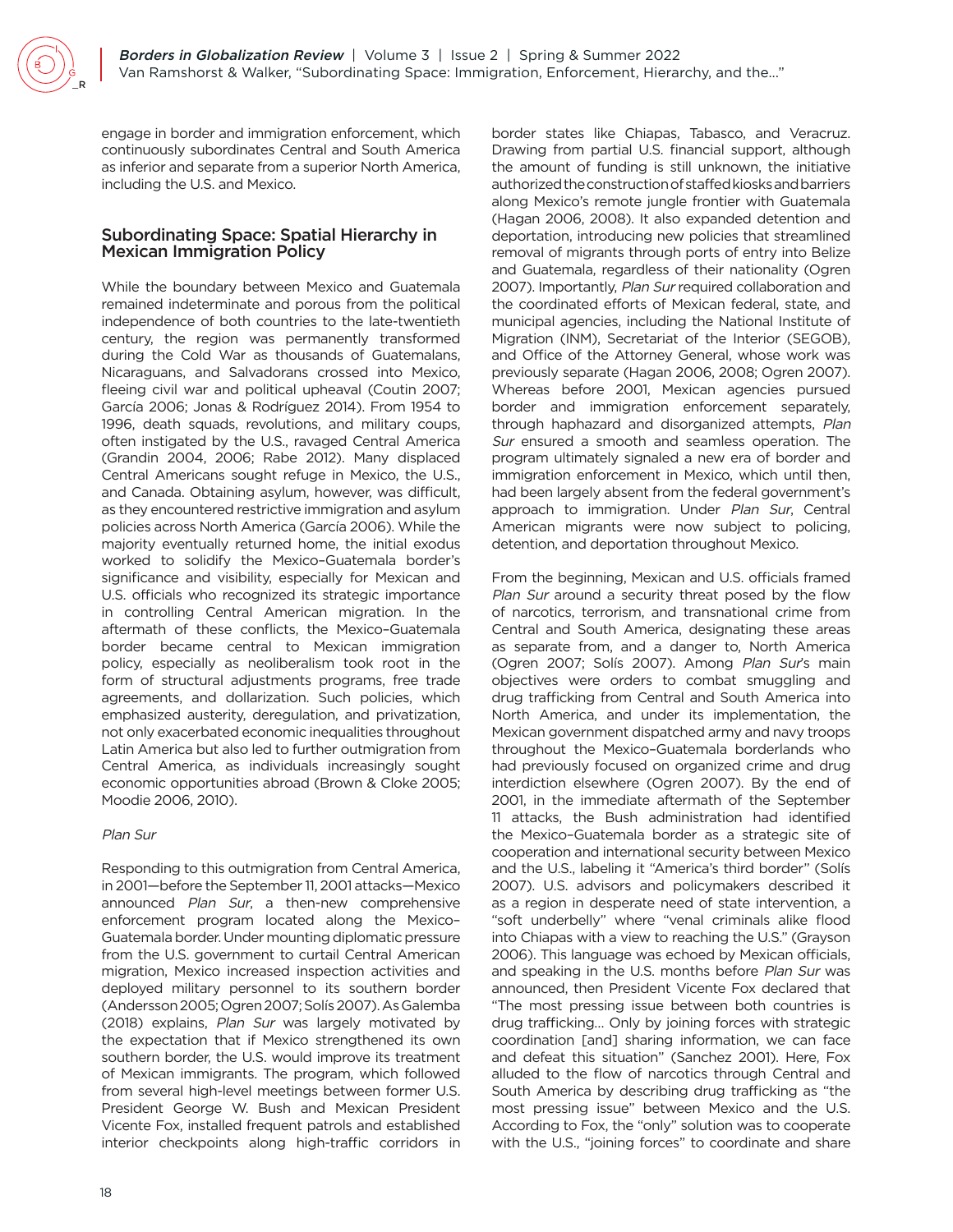information. In doing so, Fox positioned Mexico and the U.S. as separate from and endangered by Central and South America, thereby articulating a spatial imaginary that partitioned North America from its counterparts to the south. Central and South America were, thus, depicted as "lawless", "ungovernable", and thereby inferior (Cirino et al. 2004), while Mexico and the U.S. were seen as civilized and orderly, hence superior.

This hierarchical subordination of Central and South America, was also evident among INM officials. Responding to a question posed during a press conference in 2001 before the Mexican public, INM Commissioner Felipe de Jesús Preciado Coronado explained that, "I can tell you of the very serious problems of insecurity, of the unhealthiness of sleeping on the streets in all the border cities. This is due to thousands of undocumented immigrants entering Mexico, and for national security, and national sovereignty, this institute will have to solve the problem" (BBC 2001). Preciado's response drew attention not only to the "problems" and "insecurity" generated by Central American migration, but also its "unhealthiness". Drawing from longstanding tropes that describe migrants as dirty and disease-ridden (see: Harper & Raman 2008), such rhetoric worked to depict Central American migrants as contaminated and impure. Crucially, these same tropes were widely circulated and deployed during colonialism to portray indigenous bodies as contaminated, dirty, and sick. Similarly, Preciado evokes images of mass migration and countless numbers of immigrants waiting to enter Mexico by referring to the "thousands of undocumented immigrants entering Mexico" that threaten Mexico's national security and sovereignty. It is through this language that Central and South America are distanced from North America and subordinated as inferior, depicted by Mexican officials as backward and dangerous places teeming with criminal activity, disease, and large numbers of immigrants. Plan Sur, therefore, signified not only a novel approach to border and immigration enforcement in Mexico but also one that officials increasingly justified through a discourse of colonial logic that distinguished North America as superior to and separate from Central and South America. This approach and strategy to border and immigration enforcement portended the arrival of Mexico's War on Drugs and the Mérida Initiative in 2006 and 2007.

#### The Mérida Initiative

On December 11, 2006, newly elected Mexican President Felipe Calderón deployed 6,500 soldiers alongside federal police to the state of Michoacán. Military Humvees, helicopters, and navy gunboats provided support for the mission, as ground troops descended on locations affiliated with drug production, trafficking, and distribution (Enriquez 2006; McKinley 2007). Over the previous decades, Mexico had been consumed by escalating cartel violence and drug-related conflicts. Addressing the public from a military base nearby, Calderón asserted, "Mexico does not surrender and will not surrender… We will not falter in fighting Mexico's enemies. We will give no truce or quarter to criminals" (Madrazo Lajous 2016). Soon, this mobilization spread across Mexico, engulfing half a dozen states and much of the active military and police force—7,000 troops occupied the resort town of Acapulco, 3,300 soldiers and federal police flooded into Tijuana, and nearly 6,000 more swept through the Sierra Madre (Boullosa & Wallace 2015; Grillo 2012). Mexico had officially declared war on drugs.

In the following months, Calderón's offensive resulted in dozens of high-level arrests and record seizures of cash, narcotics, and weapons (González 2009). Buoyed by this success, Mexican and U.S. officials promptly announced the Mérida Initiative, a bilateral security cooperation agreement that pledged \$1.4 billion to assist Calderón's administration in waging its war on drugs (see: Ashby 2014; Gallaher 2015). Under the three-year initiative, Mexico received military and police training from the U.S. Drug Enforcement Administration (DEA) and Federal Bureau of Investigation (FBI), as well as new technology and equipment, including biometric scanners, x-ray machines, transport helicopters, and surveillance aircraft (Grillo 2012). Support also extended to upgrading software systems, government databases, and police registries. The first tranche of money arrived in 2008, as the Bush administration worked to deepen its "shared responsibility" with Mexico in breaking "the power and impunity of drug and criminal organizations" (Ashby 2014). Subsequent funding for the program continued under the Obama and Trump administrations, both of which expanded the initiative over time. Importantly, a significant portion of funding from the Mérida Initiative was appropriated for Central America. In 2008, the Obama administration launched the Central American Regional Security Initiative (CARSI) as a separate, yet related, program which provided equipment and training to law enforcement and drug interdiction operations across the region (see: Meyer & Seelke 2014). Mexico and the U.S. were now formally bound in fighting the drug war, which threatened North America from within Mexico and beyond its southern border.

While the Mérida Initiative centered on counternarcotics, it also explicitly addressed border and immigration enforcement, and much of the provisioned U.S. aid was intended for the fortification and militarization of the Mexico–Guatemala border, further incorporating Mexico into U.S. security interests following 9/11 (Ashby 2014). By 2010, Mexico and the U.S. had attached a key stipulation to the agreement, which announced the creation of a "21st century border" aimed at curtailing immigration and cross-border activity in the Mexico–Guatemala borderlands (Ashby 2014). In doing so, Mexican and U.S. officials continued to conflate migration with narcotics, terrorism, and transnational crime from Central and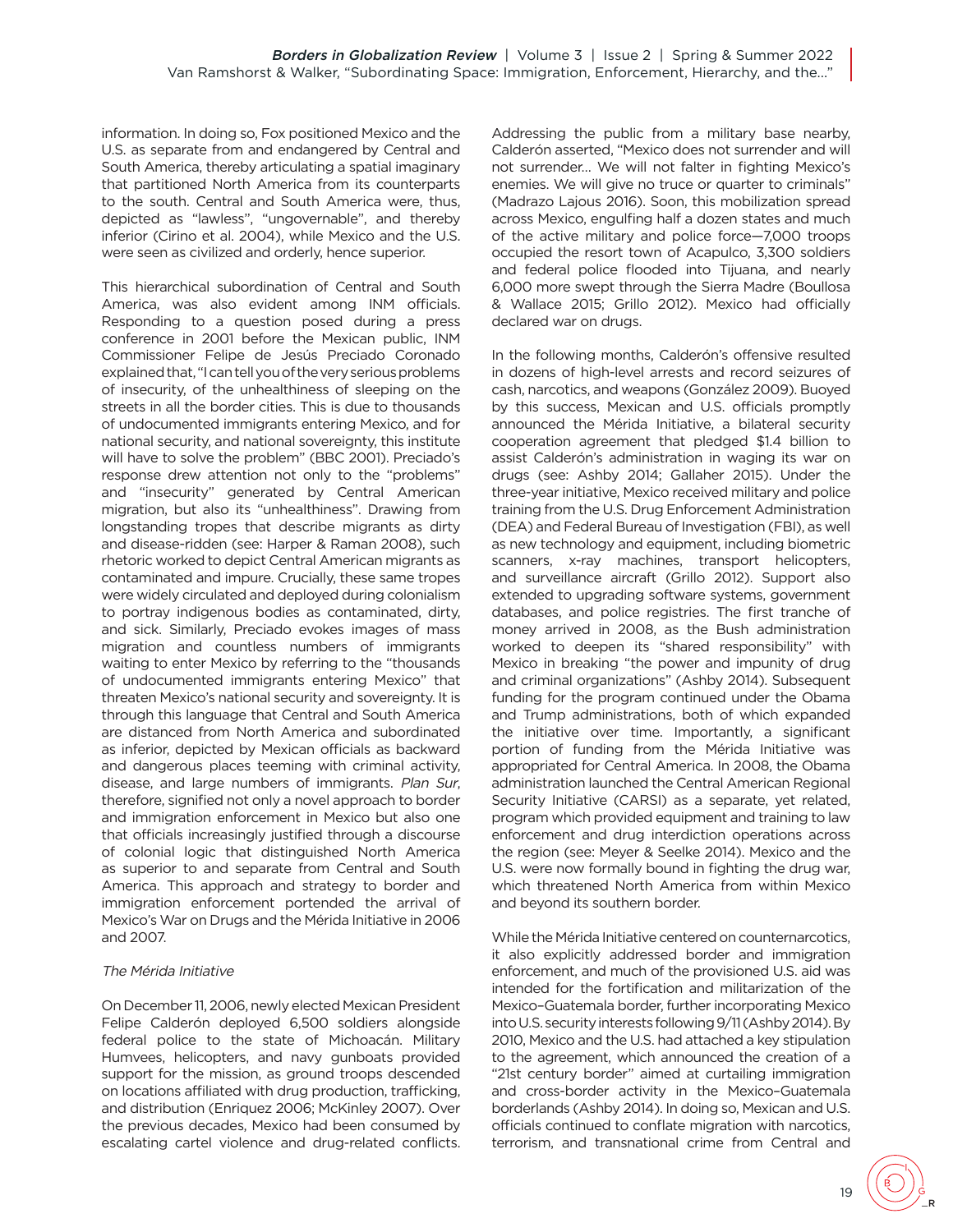South America. For example, shortly after the Mérida Initiative was announced, Mexico's attorney general Marisela Morales visited the Mexico–Guatemala border, asserting that "the illegal flow of people and merchandise that exists and the delinquency it generates demand a strengthened institutional coordination" (Kovic & Kelly 2017). Here, again, Mexico and the U.S. were positioned as separate from and endangered by Central and South America, with Morales declaring that the "delinquency" generated by flows of people and goods from south of the border required "strengthened institutional coordination". Much like the rhetoric utilized during Plan Sur, this spatial rendering imagined Mexico and the U.S. as superior and in need of protection, whereas Central and South America were seen as criminal and dangerous.

Similarly, in the U.S., the Atlanta DEA chief explained to reporters in 2009 that "the flood of Hispanic immigrants into American communities… helped to provide cover to drug traffickers and distributors" (Arrillaga 2009). Others suggested that members of Al Qaeda and Hezbollah conspired with smugglers to enter the U.S. from Honduras and other countries across Central America (Grayson 2006). This spatial hierarchy separating North America from its counterparts to the south while subordinating the latter proliferated in the wake of the Mérida Initiative, culminating in widespread fear of "spillover" violence (del Bosque 2009) that implicated Central American migrants in the war on drugs and further rationalized Mexican and U.S. intervention to propagate "international security" that subordinated Central and South America while communicating North America's economic, political, and social superiority. These dynamics were only exacerbated by Programa Frontera Sur.

#### Programa Frontera Sur

In 2013, while the drug war pressed on, Mexico again turned its attention to Central American migration, as migrants from El Salvador, Guatemala, and Honduras left for the U.S. in mounting numbers (Massey et al. 2014; Spörlein 2015). In June of that year, Mexico's Secretary of the Interior visited the southern border alongside governors from Campeche, Chiapas, Quintana Roo, and Tabasco, announcing the formation of a "comprehensive development program" to address "the problem generated by migration" (Peters 2013). Months later, delegates from the INM and Guatemala's national police met with U.S. DEA and FBI counterparts in the border city of Tapachula to discuss preparations for the program (Hernández 2014). With few details released to the public, Mexico slowly increased the presence of army and navy troops along the Mexico–Guatemala border while President Peña Nieto appointed a so-called "migration czar" to oversee ongoing arrangements (Cárdenas 2013; Torres 2015). These developments indicated a large, paradigmatic shift toward the southern border.

Eventually, in July 2014, Peña Nieto, accompanied by Guatemalan President Otto Pérez Molina, formally announced Programa Frontera Sur, a far-reaching plan aimed at border security and immigration enforcement in Mexico (see: Isacson et al. 2014, 2015; Wilson & Valenzuela 2014). The program centered on two main objectives: first, protecting migrants in transit and second, increasing security at the southern border and along well-established migration routes. It should be noted that there is a lack of transparency surrounding Programa Frontera Sur. Beyond its initial announcement and decree establishing a coordinating office, no official documentation exists. This absence of information has been highlighted by Mexico's Federal Institute for Information Access and Data Protection (IFAI), which in 2014, requested supporting documents from INM regarding the program. INM declared that no such documentation existed (see: Poy 2014). Under the new plan, Mexico would improve infrastructure at ports of entry, provide temporary work and visiting permits for migrants, and develop new sources of funding for shelters and medical units (Wilson & Valenzuela 2014). Speaking before the United Nations Summit for Refugees and Migrants, Peña Nieto assured policymakers that Mexico was, and would always be, a place of "origin, transit, destination, and return for people" (Castillo 2016). While the government rhetorically emphasized human rights and protections for migrants, however, the program was much different in practice, working to rapidly expand policing and immigration control throughout the Mexican interior in unprecedented ways (Olayo-Méndez 2017).

Following the announcement, Peña Nieto dispatched hundreds of INM agents to the south alongside military and federal police. At the Mexico–Guatemala border, Mexico deployed new surveillance equipment and upgraded existing infrastructure at ports of entry (Isacson et al. 2014, 2015). Crucially, however, Programa Frontera Sur depended on a regional enforcement strategy, with checkpoints and blockades concentrated along "belts of control" that stretched inland from the southern border to the Isthmus of Tehuantepec in Oaxaca and Veracruz, forming a rigid bottleneck for migrants travelling north (Martínez & Castillo 2014). Within each of these "belts", authorities established frequent patrols and inspections at roads, highways, and train depots, where individuals could be stopped, searched, and interviewed. INM, meanwhile, employed mobile checkpoints and installed new detention facilities across the region as they raided restaurants, hotels, and bus stations (Isacson et al. 2014, 2015). The program also attempted to curtail migrants' use of freight trains, colloquially known as the Beast, directing INM and federal police to intercept migrants at railroad crossings and ordering conductors to increase speeds in high-traffic areas (Castillo 2016; Pérez Silva 2014). Likewise, rail companies were urged to contract with private security forces and construct physical barriers along railways to further impede migrants from accessing trains (Avendaño 2013). Together, these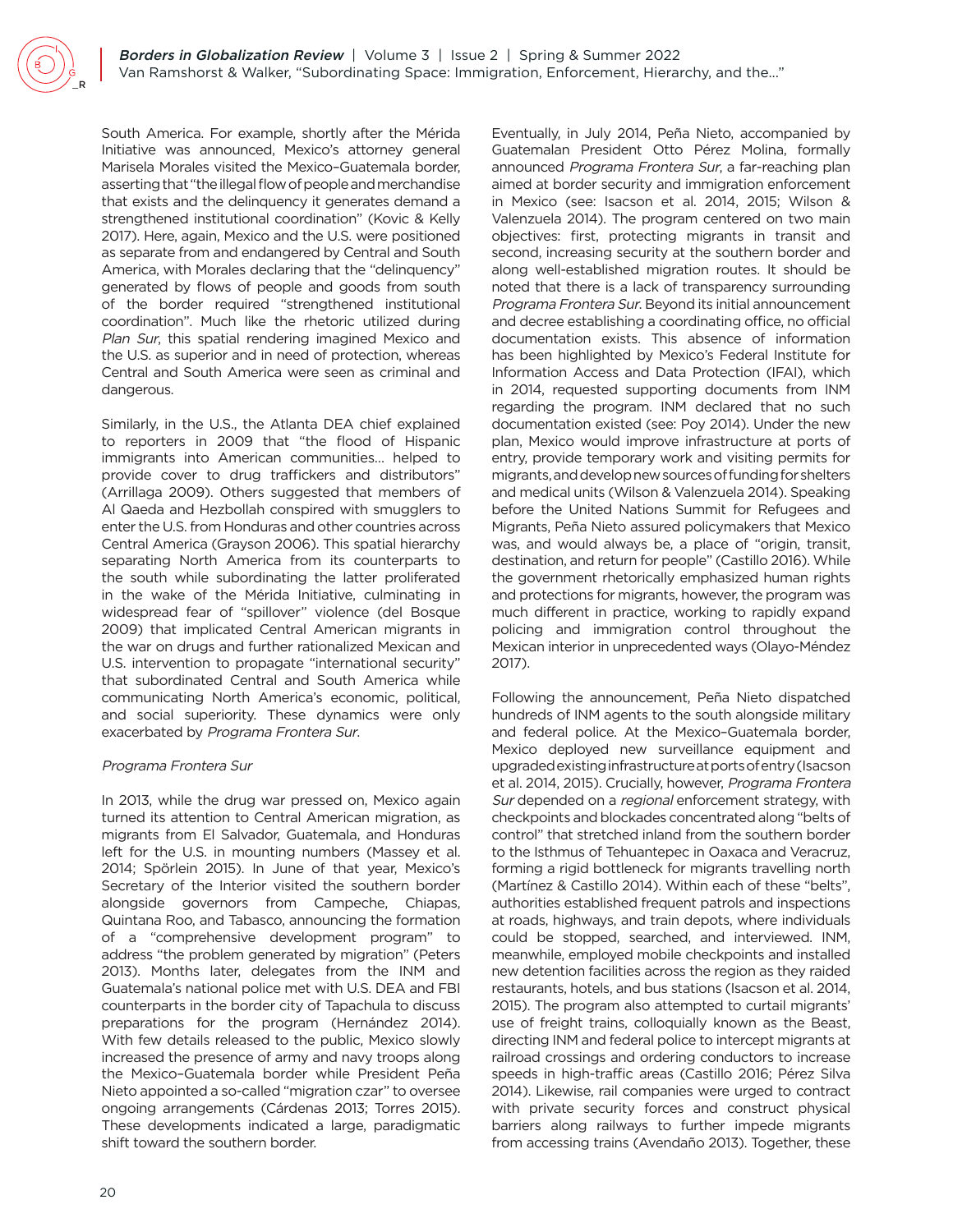efforts transformed southern Mexico into an expansive dragnet and enforcement operation that encompassed multiple agencies and hundreds of miles/kilometres of checkpoints, blockades, and patrols. Through this regional enforcement strategy, the program further partitioned Central, South, and North America by dividing northern Mexico and the U.S. from southern Mexico and other countries to the south. Drawing from a spatial hierarchy that located the "problem generated by migration" in and around the Mexico–Guatemala border, Mexican officials distanced themselves from Central and South America, thereby portraying Mexico as superior to and removed from countries to the south, separated by the presence of its new enforcement operation throughout its southern regions.

Programa Frontera Sur required close coordination between federal, state, and municipal agencies. Drawing from partnerships developed under Plan Sur, Peña Nieto established the Coordinating Office for Comprehensive Attention to Migration at the Southern Border, days after the program's announcement (Wilson & Valenzuela 2014). Under the charge of Mexico's Secretary of the Interior, this coordinating body was responsible for organizing operations and ensuring careful collaboration between agencies. While immigration enforcement is entrusted to federal police and INM through Mexican immigration law, Programa Frontera Sur involved a wide range of entities responsible for its implementation, from the customs bureau and military to state police, municipal governments, and local administrations (Isacson et al. 2014, 2015). The program also deepened Mexico's sense of "shared responsibility" with the U.S. and others, using the Mérida Initiative to deliver millions of dollars in new equipment, infrastructure, and training (Wilson & Valenzuela 2014). Mexico received patrol boats, helicopters, observation towers, and scanning equipment, as well as support and advising from CBP, DEA, FBI, and ICE officials (Isacson et al. 2014, 2015). These provisions extended across North and Central America, including additional funding for Belize and Guatemala along Mexico's southern boundary, as well as for El Salvador, Honduras, and Nicaragua, among others (Wilson & Valenzuela 2014). Guatemala and Mexico also pledged to share migrants' fingerprints and facial characteristics with the U.S. through an integrated biometric database (Isacson et al. 2014). Thus, Programa Frontera Sur dramatically expanded policing and immigration control throughout Mexico on an unprecedented scale, entailing restrictive, multi-agency enforcement operations within the interior and a network of transnational support from countries across Central and North America. Yet, despite this, the program has relied upon a spatial imaginary and hierarchy in which Mexico and the U.S. are increasingly designated as superior and set apart from Central and South America, as both countries struggle to restrict migration from south of the Mexico–Guatemala border.

In the wake of Programa Frontera Sur, apprehensions and deportations among Central Americans have risen sharply (Bonello 2015; Fredrick 2018; Isacson et al. 2015). Following its implementation in 2014, authorities have apprehended hundreds of thousands of migrants across southern Mexico, holding them in detention centers and temporary facilities before they are deported to Guatemala (Fredrick 2018; Isacson et al. 2015). By 2015, rates of deportation in Mexico had nearly doubled over the previous year, and since the program's announcement in 2014, the Mexican government has removed more than half a million migrants, far exceeding deportation efforts in the U.S. (Bonello 2015; Fredrick 2018). Amid this growing system of policing and immigration control, corruption and abuses against migrants have been widespread, including extortion, sexual assault, and torture committed by military and police (Suárez et al. 2017). Accordingly, migrants have turned to alternative routes and clandestine modes of transportation to evade checkpoints, blockades, and patrols, utilizing remote locations and distant, rugged terrain that isolates migrants from shelters and humanitarian aid (Castillo 2016; Isacson et al. 2015). Routes have become not only longer and more complex but also increasingly dangerous, as migrants are vulnerable to violence and abuse perpetrated by local gangs, cartels, and corrupt officials, as well as environmental hazards such as dehydration, heatstroke, and hypothermia.

## **Conclusion**

In this article, we have sought to refocus attention on the ways that the triad of bordering practices, immigration enforcement, and international migration operate in Mexico, Central America, and beyond. We reflected on the increasing importance of spatial hierarchies and spatial subordination in relation to the restriction of mobilities in the context of North America, drawing out how Mexico has worked to restrict migration from Central America. In particular, we unraveled the spatiality of far-reaching border policies like Plan Sur, the Mérida Initiative, and Programa Frontera Sur. We distilled how the divisions created through policy rhetoric and practice are defined through the production of the social ordering of territorial spaces based on differentiation. Notably, North America is separated from Central and South America, a move which designates the former territories as inferior and the latter as superior, and is based upon longer histories of colonial imaginaries. Calling attention to spatial hierarchies illustrates how states such as Mexico and the United States are jointly involved in regulating contemporary forms of oppression reliant on older colonial logics. What is more, understanding the nuances of subordination indicates an important nuance between "externalization" and the "outsourcing" of borders amid processes related to immigration enforcement. Seen from perspective of how hierarchy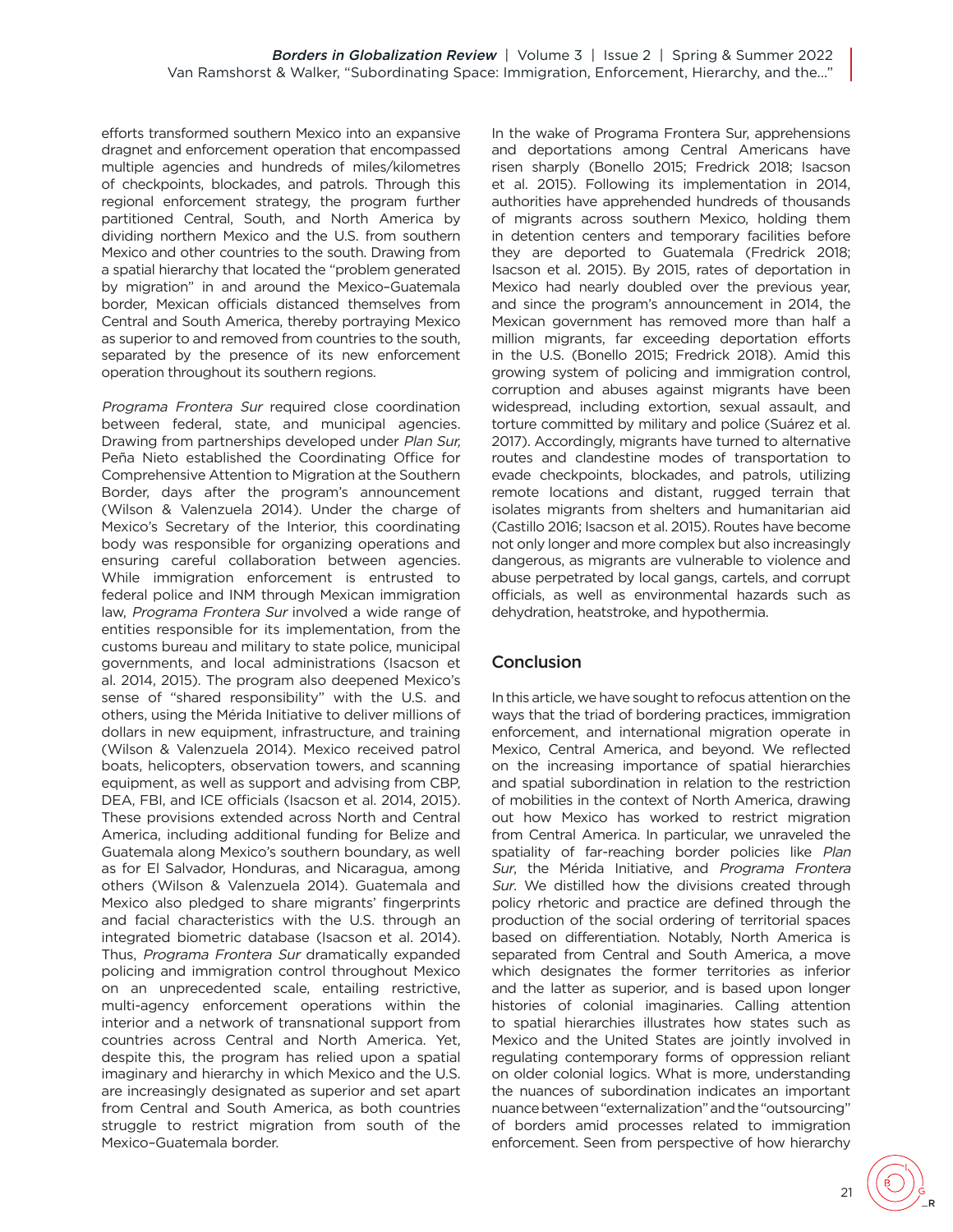and scale in tandem impinge upon decision-making, the management of mobility becomes a multi-scalar endeavor shaped through numerous actors, some obviously much more powerful than others.

We expect that these dynamics will only continue given recent developments under the Trump and Biden administrations in the U.S. and the López Obrador administration in Mexico. For example, under the Trump administration, bordering and immigration enforcement extended deeper into states such as Mexico and Guatemala, epitomized through recent policies such as MPP and Safe Third Country agreements, and utilized Mexican and Guatemalan territory to control migration from afar. This suite of laws further codified efforts to disenfranchise and exclude migrants from Central and South America at a distance, in the spaces between origin and destination, and required migrants to "remain in Mexico" during legal proceedings and barred them from protection altogether if they pass through another country—inevitably, Guatemala or Mexico—before the U.S.. Mexico has only acquiesced to this draconian approach to immigration and asylum policy, consenting to MPP while bending under pressure to arrest and deport more migrants from south of its border. While the Biden administration has reversed many of these efforts under MPP and Safe Third Country agreements, Programa Frontera Sur continues unabated, as both Mexico and the U.S. continue to collaborate to restrict migration from south of the Mexico–Guatemala border. It is within this context that spatial hierarchies become ever-more important in understanding contemporary bordering practices and immigration enforcement.

# Works Cited

- Ackleson, J. 2005. "Constructing Security on the U.S.–Mexico Border" Political Geography 24(2), 165–184. [https://doi.](https://doi.org/10.1016/j.polgeo.2004.09.017) [org/10.1016/j.polgeo.2004.09.017](https://doi.org/10.1016/j.polgeo.2004.09.017)
- Agnew, J. 1993. "Representing Space: Space, Scale and Culture in Social Science" in J. Duncan and D. Ley (eds.), Place/ Culture/Representation. New York: Routledge. 251–271.
- Agren, D., and A. Holpuch. 2018. "Where is the migrant caravan from—and what will happen to it at the border?" The Guardian (October 24). [https://www.theguardian.com/](https://www.theguardian.com/us-news/2018/oct/24/caravan-migrants-what-is-it-where-from-guatemala-honduras-immigrants-mexico) [us-news/2018/oct/24/caravan-migrants-what-is-it-where](https://www.theguardian.com/us-news/2018/oct/24/caravan-migrants-what-is-it-where-from-guatemala-honduras-immigrants-mexico)[from-guatemala-honduras-immigrants-mexico](https://www.theguardian.com/us-news/2018/oct/24/caravan-migrants-what-is-it-where-from-guatemala-honduras-immigrants-mexico)
- Alvarez, P. 2019. "What happened to the migrant caravans?" CNN (March 4). [https://www.cnn.com/2019/03/04/politics/](https://www.cnn.com/2019/03/04/politics/migrant-caravans-trump-immigration/index.html) [migrant-caravans-trump-immigration/index.html](https://www.cnn.com/2019/03/04/politics/migrant-caravans-trump-immigration/index.html)
- Andersson, R.2005. "The New Frontiers of America" Race & Class 46(3): 28–38.<https://doi.org/10.1177/0306396805050016>
- Andreas, P. 2009. Border Games: Policing the U.S.–Mexico Divide. Ithaca: Cornell University Press.
- Arrillaga, P. 2009. "Grisly slaying brings Mexican drug war to US" The San Diego Tribune (April 18). [https://www.](https://www.sandiegouniontribune.com/sdut-drug-war-fight-home-041809-2009apr18-story.html) [sandiegouniontribune.com/sdut-drug-war-fight-home-](https://www.sandiegouniontribune.com/sdut-drug-war-fight-home-041809-2009apr18-story.html)[041809-2009apr18-story.html](https://www.sandiegouniontribune.com/sdut-drug-war-fight-home-041809-2009apr18-story.html)
- Ashby, P. 2014. "Solving the Border Paradox? Border Security, Economic Integration and the Mérida Initiative" Global Society 28(4): 483–508. [https://doi.org/10.1080/13600826](https://doi.org/10.1080/13600826.2014.948541) [.2014.948541](https://doi.org/10.1080/13600826.2014.948541)
- Avendaño, J.C. 2013. "Las vallas de Ferrosur, impedimento y riesgo para el migrante que se detiene en Apizaco, Tlaxcala" La Jornada (February 11). [https://www.jornada.](https://www.jornada.com.mx/2013/02/11/politica/002n1pol) [com.mx/2013/02/11/politica/002n1pol](https://www.jornada.com.mx/2013/02/11/politica/002n1pol)
- BBC. 2001. "The Challenge of the Southern Border" BBC (July 6). [http://news.bbc.co.uk/hi/spanish/specials/](http://news.bbc.co.uk/hi/spanish/specials/newsid_1426000/1426334.stm) [newsid\\_1426000/1426334.stm](http://news.bbc.co.uk/hi/spanish/specials/newsid_1426000/1426334.stm)
- Bonello, D. 2015. "Mexico's Deportation of Central American Migrants is Rising" Los Angeles Times (September 4). [https://www.latimes.com/world/mexico-americas/la-fg](https://www.latimes.com/world/mexico-americas/la-fg-mexico-migrants-20150905-story.html)[mexico-migrants-20150905-story.html](https://www.latimes.com/world/mexico-americas/la-fg-mexico-migrants-20150905-story.html)
- Boullosa, C., and M. Wallace. 2015. A Narco History: How the United States and Mexico Jointly Created the 'Mexican Drug War'. New York: OR Books.
- Brigden, N. 2018a. "A Visible Geography of Invisible Journeys: Central American Migration and the Politics of Survival" International Journal of Migration and Border Studies 4(1–2): 71–88. <https://doi.org/10.1504/IJMBS.2018.091221>
- Brigden, N. 2018b. The Migrant Passage: Clandestine Journeys from Central America. Ithaca: Cornell University Press.
- Brown, E., and J. Cloke. 2005. "Neoliberal Reform, Governance and Corruption in Central America: Exploring the Nicaraguan Case" Political Geography 24(5), 601–630. <http://dx.doi.org/10.1016/j.polgeo.2005.01.008>
- Cárdenas, J.N. 2013. "Intensifican vigilancia en frontera México-Guatemala" Noticeros Televisa (February 22). [http://noticierostelevisa.esmas.com/estados/564217/](http://noticierostelevisa.esmas.com/estados/564217/intensifican-vigilancia-frontera-mexico-guatemala/) [intensifican-vigilancia-frontera-mexico-guatemala/](http://noticierostelevisa.esmas.com/estados/564217/intensifican-vigilancia-frontera-mexico-guatemala/)
- Castillo, A. 2016. "The Mexican Government's Frontera Sur Program: An Inconsistent Immigration Policy" Council on Hemispheric Affairs (October 25). [http://www.coha.org/](http://www.coha.org/wp-content/uploads/2016/10/The-Mexican-Government’s-Frontera-Sur-Program-An-Inconsistent-Immigration-Policy.pdf) [wp-content/uploads/2016/10/The-Mexican-Government's-](http://www.coha.org/wp-content/uploads/2016/10/The-Mexican-Government’s-Frontera-Sur-Program-An-Inconsistent-Immigration-Policy.pdf)[Frontera-Sur-Program-An-Inconsistent-Immigration-Policy.pdf](http://www.coha.org/wp-content/uploads/2016/10/The-Mexican-Government’s-Frontera-Sur-Program-An-Inconsistent-Immigration-Policy.pdf)
- Cirino, J.A., S.L. Elizondo, and G. Wawro. 2004. "Latin America's lawless areas and failed states" in P. Dombrowski (eds.), Latin American Security Challenges: A Collaborative Inquiry from North and South. Newport: Naval War College Press. 7–48.
- Coleman, M. 2007. "Immigration Geopolitics beyond the Mexico–US Border" Antipode 39(1): 54–76. [https://doi.](https://doi.org/10.1111/j.1467-8330.2007.00506.x) [org/10.1111/j.1467-8330.2007.00506.x](https://doi.org/10.1111/j.1467-8330.2007.00506.x)
- Coleman, M. 2009. "What Counts as the Politics and Practice of Security, and Where? Devolution and Immigrant Insecurity after 9/11" Annals of the American Association of Geographers 99(5): 904–913. [https://doi.](https://doi.org/10.1080/00045600903245888) [org/10.1080/00045600903245888](https://doi.org/10.1080/00045600903245888)
- Coleman, M., and A. Kocher. 2011. "Detention, Deportation, Devolution and Immigrant Incapacitation in the US, Post 9/11" The Geographical Journal 177(3): 228–237. [https://](https://www.jstor.org/stable/41238043) [www.jstor.org/stable/41238043](https://www.jstor.org/stable/41238043)
- Coutin, S.B. 2007. Nations of Emigrants: Shifting Boundaries of Citizenship in El Salvador and the United States. Ithaca: Cornell University Press.
- Cox, K. 1998. "Spaces of Dependence, Spaces of Engagement and the Politics of Scale, or: Looking for Local Politics" Political Geography 17(1): 1–23. [https://doi.org/10.1016/](https://doi.org/10.1016/S0962-6298(97)00048-6) [S0962-6298\(97\)00048-6](https://doi.org/10.1016/S0962-6298(97)00048-6)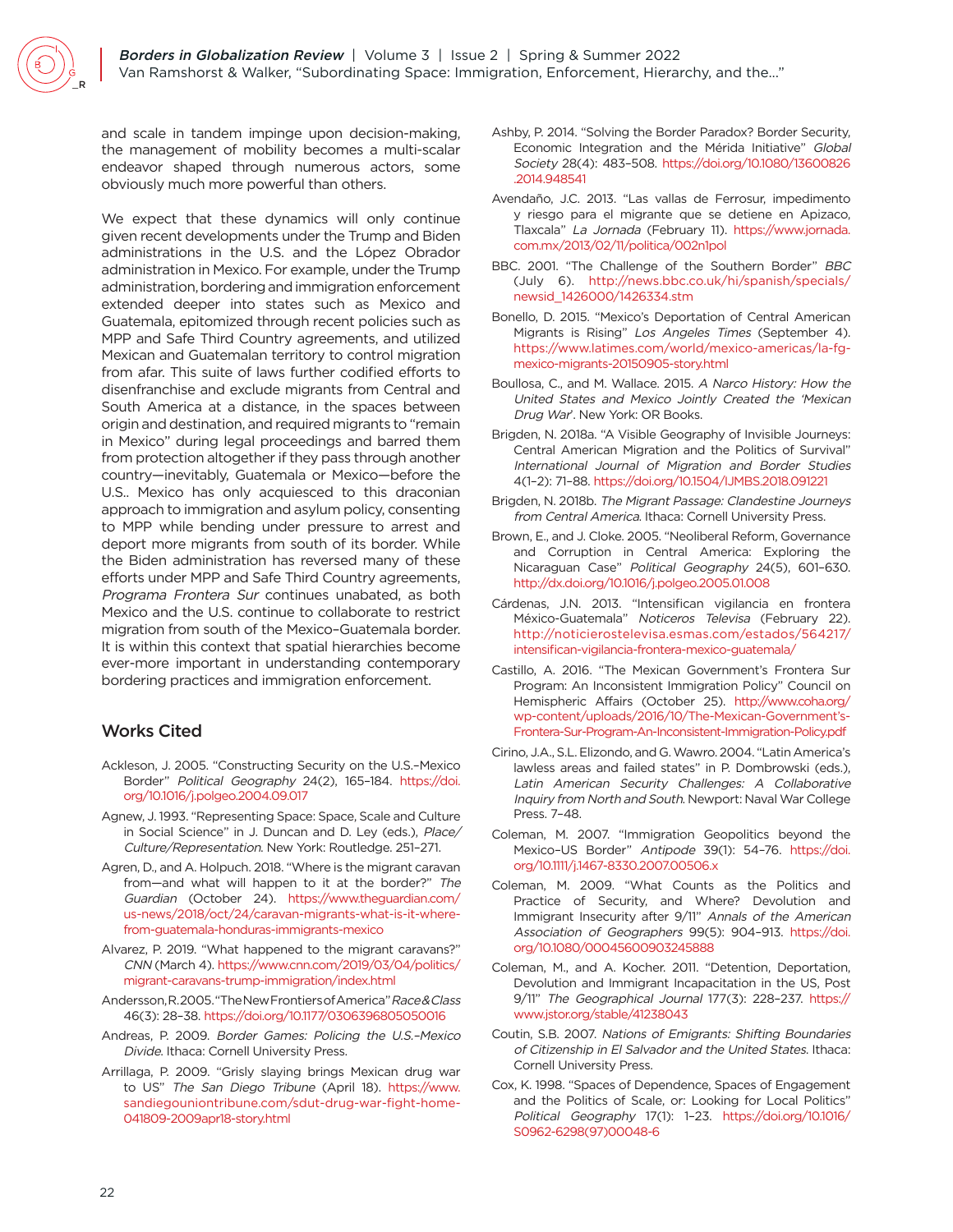- del Bosque, M. 2009. "Hyping the New Media Buzzword: "Spillover" on the Border" NACLA Report on the Americas 42(4): 46–48.<https://doi.org/10.1080/10714839.2009.11725463>
- Delaney, D., and H. Leitner. 1997. "The Political Construction of Scale" Political Geography 16(2): 93–97. [https://doi.](https://doi.org/10.1016/S0962-6298(96)00045-5) [org/10.1016/S0962-6298\(96\)00045-5](https://doi.org/10.1016/S0962-6298(96)00045-5)
- Dodds, K. 1997. "Classics in Human Geography Revisited, Commentary 1" Progress in Human Geography 21(4): 555–557.
- Enriquez, S. 2006. "Little Yield from Drug Raids" Los Angeles Times (December 16). [https://www.latimes.com/archives/](https://www.latimes.com/archives/la-xpm-2006-dec-16-fg-drugs16-story.html) [la-xpm-2006-dec-16-fg-drugs16-story.html](https://www.latimes.com/archives/la-xpm-2006-dec-16-fg-drugs16-story.html)
- Estévez, A. 2012. Human Rights, Migration, and Social Conflict: Towards a Decolonized Global Justice. Springer.
- Fredrick, J. 2018. "Mexico Deploys a Formidable Deportation Force Near its own Southern Border" NPR (May 7). [https://](https://www.npr.org/sections/parallels/2018/05/07/607700928/mexico-deploys-a-formidable-deportation-force-near-its-own-southern-border) [www.npr.org/sections/parallels/2018/05/07/607700928/](https://www.npr.org/sections/parallels/2018/05/07/607700928/mexico-deploys-a-formidable-deportation-force-near-its-own-southern-border) [mexico-deploys-a-formidable-deportation-force-near-its](https://www.npr.org/sections/parallels/2018/05/07/607700928/mexico-deploys-a-formidable-deportation-force-near-its-own-southern-border)[own-southern-border](https://www.npr.org/sections/parallels/2018/05/07/607700928/mexico-deploys-a-formidable-deportation-force-near-its-own-southern-border)
- Galemba, R. 2018. Contraband Corridor: Making a Living at the Mexico–Guatemala Border. Redwood City: Stanford University Press.
- Gallaher, C. 2016. "Mexico, the Failed State Debate, and the Mérida Fix" The Geographical Journal 182(4): 331–341. <https://www.jstor.org/stable/44132379>
- García, M.C. 2006. Seeking Refuge: Central American Migration to Mexico, the United States, and Canada. Berkeley and Los Angeles: University of California Press.
- García Hernández, C.C. 2019. Migrating to Prison: America's Obsession with Locking Up Immigrants. New York: The New Press.
- González, F.E. 2009. "Mexico's Drug Wars Get Brutal" Current History 108(715): 72–76. [https://doi.org/10.1525/](https://doi.org/10.1525/curh.2009.108.715.72) [curh.2009.108.715.72](https://doi.org/10.1525/curh.2009.108.715.72)
- Government Accountability Office 1989, last accessed 7 Oct 2021.<https://www.gao.gov/assets/nsiad-89->
- Grandin, G. 2004. The Last Colonial Massacre: Latin America in the Cold War. Chicago: University of Chicago Press.
- Grandin, G. 2006. Empire's Workshop: Latin America, the United States, and the Rise of the New Imperialism. New York: Owl Books.
- Grayson, G.W. 2006. "Mexico's Southern Flank: The "Third" U.S. Border" Orbis 50(1): 53–69. [https://doi.org/10.1016/j.](https://doi.org/10.1016/j.orbis.2005.10.005) [orbis.2005.10.005](https://doi.org/10.1016/j.orbis.2005.10.005)
- Grillo, I. 2012. El Narco: Inside Mexico's Criminal Insurgency. New York: Bloomsbury Press.
- Hagan, J. 2006. "Making Theological Sense of the Migration Journey from Latin America: Catholic, Protestant, and Interfaith Perspectives" American Behavioral Scientist 49(11): 1554–1573[. https://doi.org/10.1177/0002764206289361](https://doi.org/10.1177/0002764206289361)
- Hagan, J. 2008. Migration Miracle: Faith, Hope, and Meaning on the Undocumented Journey. Cambridge: Harvard University Press.
- Harper, I., and P. Raman. 2008. "Less than Human? Diaspora, Disease and the Question of Citizenship" International Migration 36(5): 3–26. [https://doi.](https://doi.org/10.1111/j.1468-2435.2008.00486.x) [org/10.1111/j.1468-2435.2008.00486.x](https://doi.org/10.1111/j.1468-2435.2008.00486.x)
- Hernández, A.I. 2014. "Funcionarios del INM recorren la Frontera" El Orbe (February 21). [http://elorbe.com/seccion-politica/](http://elorbe.com/seccion-politica/local/02/22/funcionarios-del-inm-recorren-la-frontera.html) [local/02/22/funcionarios-del-inm-recorren-la-frontera.html](http://elorbe.com/seccion-politica/local/02/22/funcionarios-del-inm-recorren-la-frontera.html)
- Hernández-Castillo, R.A. 1992. "Los refugiados guatemaltecos y la dinámica fronteriza en Chiapas" in Una Década de Refugio en México: Los Refugiados Guatemaltecos y los Derechos Humanos. Tlalpan: CIESAS, 93–105.
- Isacson, A., M. Meyer, and G. Morales. 2014. "Mexico's Other Border: Security, Migration, and the Humanitarian Crisis at the Line with Central America" Washington Office on Latin America (June 2). [https://www.wola.org/wp-content/](https://www.wola.org/wp-content/uploads/2014/06/Mexicos-Other-Border-PDF.pdf) [uploads/2014/06/Mexicos-Other-Border-PDF.pdf](https://www.wola.org/wp-content/uploads/2014/06/Mexicos-Other-Border-PDF.pdf)
- Isacson, A., M. Meyer, and H. Smith. 2015. "Increased Enforcement at Mexico's Southern Border: An Update on Security, Migration, and U.S. Assistance" Washington Office on Latin America (November 9). [https://www.wola.](https://www.wola.org/files/WOLA_Increased_Enforcement_at_Mexico%27s_Southern_Border_Nov2015.pdf) [org/files/WOLA\\_Increased\\_Enforcement\\_at\\_Mexico%27s\\_](https://www.wola.org/files/WOLA_Increased_Enforcement_at_Mexico%27s_Southern_Border_Nov2015.pdf) [Southern\\_Border\\_Nov2015.pdf](https://www.wola.org/files/WOLA_Increased_Enforcement_at_Mexico%27s_Southern_Border_Nov2015.pdf)
- Jonas, A.E.G. 1994. "Editorial: The Scale Politics of Spatiality" Environment and Planning D: Society and Space 12(3): 257–264.
- Jonas, S. 2013. "Guatemalan Migration in Times of Civil War and Post-War Challenges" Migration Policy Institute 27. [https://](https://www.migrationpolicy.org/article/guatemalan-migration-times-civil-war-and-post-war-challenges) [www.migrationpolicy.org/article/guatemalan-migration](https://www.migrationpolicy.org/article/guatemalan-migration-times-civil-war-and-post-war-challenges)[times-civil-war-and-post-war-challenges](https://www.migrationpolicy.org/article/guatemalan-migration-times-civil-war-and-post-war-challenges)
- Jonas, S., and N. Rodríguez. 2014. Guatemala-U.S. Migration: Transforming Regions. Austin: University of Texas Press.
- Jones, R. 2011. "Border Security, 9/11 and the Enclosure of Civilisation" The Geographical Journal 177(3): 213–217. <https://www.jstor.org/stable/41238040>
- Jones, R. 2012. Border Walls: Security and the War on Terror in the United States, India, and Israel. New York: Zed Books.
- Judd, D.R. 1998. "The Case of the Missing Scales: A Commentary on Cox" Political Geography 17(1): 29–34. [https://doi.org/10.1016/S0962-6298\(97\)00050-4](https://doi.org/10.1016/S0962-6298(97)00050-4)
- Kenyon, G. 1961. "Mexican Influence in Central America, 1821–1823" Hispanic American Historical Review 41(2): 175-205.<https://doi.org/10.2307/2510200>
- Kovic, C., and P. Kelly. 2017. "Migrant Bodies as Targets of Security Policies: Central Americans Crossing Mexico's Vertical Border" Dialectical Anthropology 41(1): 1–11.
- Loyd, J., and A. Mountz. 2018. Boats, Borders, and Bases: Race, the Cold War, and the Rise of Migration Detention in the United States. Oakland: University of California Press.
- Lugones, M. 2010. "Toward a Decolonial Feminism" Hypatia 25(4): 742–759.<https://doi.org/10.1111/j.1527-2001.2010.01137.x>
- Macías-Rojas, P. 2016. From Deportation to Prison: The Politics of Immigration Enforcement in Post-Civil Rights America. New York: New York University Press.
- Madrazo Lajous, A. 2016. "Criminals and Enemies? The Drug Trafficker in Mexico's Political Imaginary" Mexican Law Review 8(2): 53–78. [https://doi.org/10.1016/j.](https://doi.org/10.1016/j.mexlaw.2016.07.002) [mexlaw.2016.07.002](https://doi.org/10.1016/j.mexlaw.2016.07.002)
- Marston, S.A. 2000. "The Social Construction of Scale" Progress in Human Geography 24(2): 219–242. [https://doi.](https://doi.org/10.1191/030913200674086272) [org/10.1191/030913200674086272](https://doi.org/10.1191/030913200674086272)
- Marston, S.A., J.P. Jones III, and K. Woodward. 2005. "Human Geography Without Scale" Transactions of the Institute of British Geographers 30: 416–432. [https://doi.](https://doi.org/10.1111/j.1475-5661.2005.00180.x) [org/10.1111/j.1475-5661.2005.00180.x](https://doi.org/10.1111/j.1475-5661.2005.00180.x)
- Martínez, F., and G. Castillo. 2014. "Anuncian puntos de control en la frontera sur para acciones precisas contra criminales" La Jornada (March 25). [https://www.jornada.](https://www.jornada.com.mx/2014/03/25/politica/013n1pol) [com.mx/2014/03/25/politica/013n1pol](https://www.jornada.com.mx/2014/03/25/politica/013n1pol)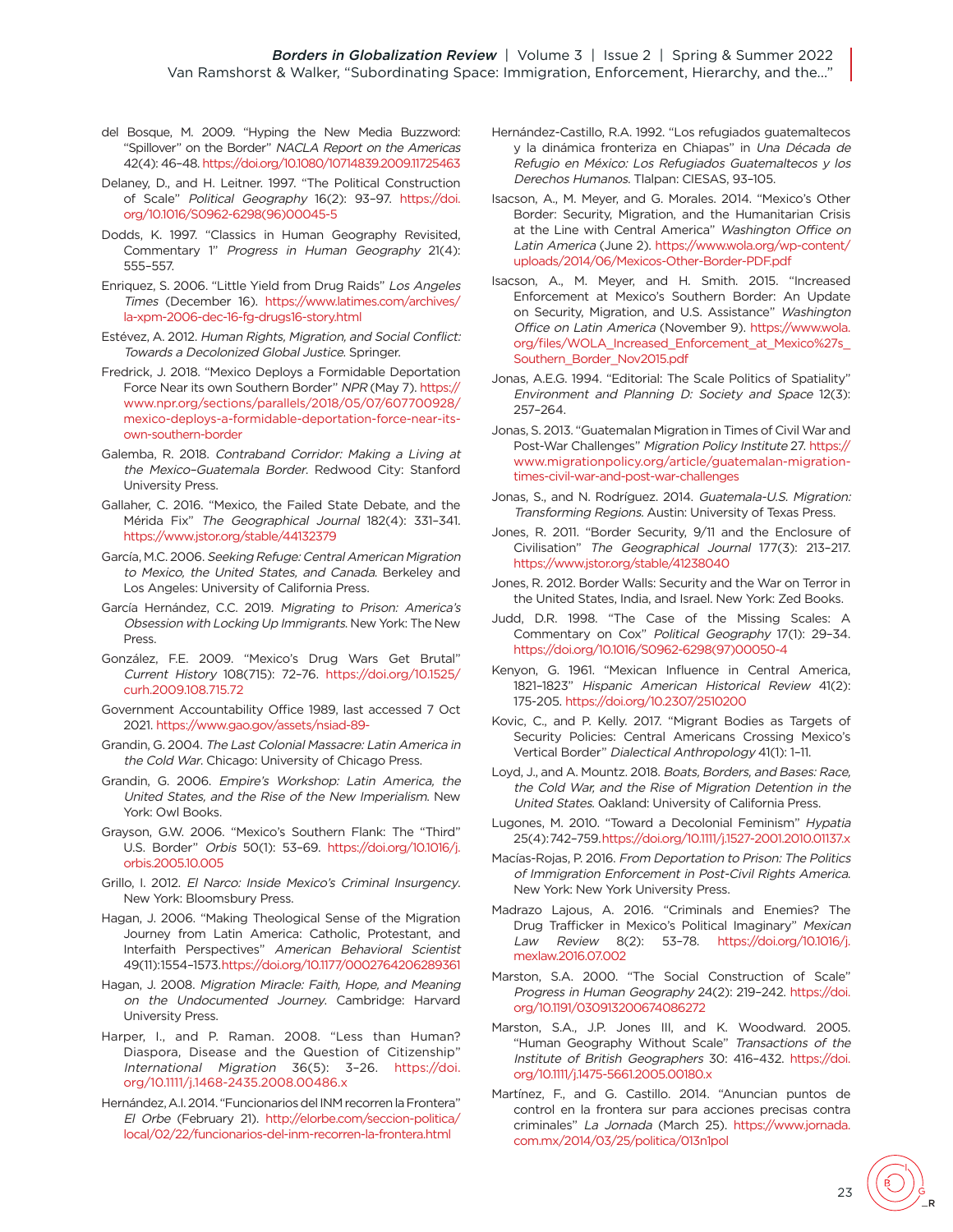

- Massey, D. 1994. Space, Place, and Gender. Minneapolis: University of Minnesota Press.
- Massey, D.S., J. Durand, and K.A. Pren. 2014. "Explaining Undocumented Migration to the U.S." International Migration Review 48(4): 1028–1061.<https://doi.org/10.1111/imre.12151>
- McKinley, J.C. 2007. "Mexico's New President Sends Thousands of Federal Officers to Fight Drug Cartels" The New York Times (January 7). [https://www.nytimes.com/2007/01/07/](https://www.nytimes.com/2007/01/07/world/americas/07mexico.html) [world/americas/07mexico.html](https://www.nytimes.com/2007/01/07/world/americas/07mexico.html)
- Menjívar, C. 2014. "Immigration Law beyond Borders: Externalizing and Internalizing Border Controls in an Era of Securitization" Annual Review of Law and Social Science 10(1): 353–369. [http://dx.doi.org/10.1146/](http://dx.doi.org/10.1146/annurev-lawsocsci-110413-030842) [annurev-lawsocsci-110413-030842](http://dx.doi.org/10.1146/annurev-lawsocsci-110413-030842)
- Meyer, P.J., and C.R. Seelke. 2014. "Central America Regional Security Initiative: Background and Policy Issues" Current Politics and Economics of South and Central America 7(2): 191–243.
- Mignolo, W. 2008. "The Geopolitics of Knowledge and Colonial Difference" in Moraña, M.D., et al. (eds.) Coloniality at Large: Latin America and the Postcolonial Debate. Durham: Duke University Press, 225–258.
- Moodie, E. 2006. "Microbus Crashes and Coca-Cola Cash: The Value of Death in 'Free-Market' El Salvador" American Ethnologist 32(1): 63–80. [https://www.jstor.org/](https://www.jstor.org/stable/3805317) [stable/3805317](https://www.jstor.org/stable/3805317)
- Moodie, E. 2010. El Salvador in the Aftermath of Peace: Crime, Uncertainty, and the Transition to Democracy. Philadelphia: University of Pennsylvania Press.
- Morrill, R. 1999. "Inequalities of Power, Costs and Benefits Across Geographic Scales: The Future Uses of the Hanford Reservation" Political Geography 18(1): 1-23. [https://doi.](https://doi.org/10.1016/S0962-6298(98)00062-6) [org/10.1016/S0962-6298\(98\)00062-6](https://doi.org/10.1016/S0962-6298(98)00062-6)
- Noxolo, P. 2017. "Decolonial Theory in a Time of the Recolonization of UK Research" Transactions of the Institute of British Geographers 42(3): 342–344.
- Ogren, C. 2007. "Migration and Human Rights on the Mexico–Guatemala Border" International Migration 45(4): 203–243.<https://doi.org/10.1111/j.1468-2435.2007.00424.x>
- Olayo-Méndez, A. 2017. "Programa de la Frontera Sur and Interdiction" Peace Review: A Journal of Social Justice 29(1): 24–30.<https://doi.org/10.1080/10402659.2017.1272287>
- Pérez Silva, C. 2014. "La Bestia circulará más velozmente para evitar que suban migrantes" La Jornada (August 26). <https://www.jornada.com.mx/2014/08/26/politica/007n1pol>
- Peters, M.J. 2013. "Anuncia Segob programa de seguridad en frontera sur" El Universal (June 3). [https://archivo.](https://archivo.eluniversal.com.mx/notas/927275.html) [eluniversal.com.mx/notas/927275.html](https://archivo.eluniversal.com.mx/notas/927275.html)
- Poy, L. 2014. "Ordena IFAI a migración informar sobre programa de frontera sur" La Jornada (April 12). [https://](https://www.lajornadadeoriente.com.mx/puebla/ordena-ifai-a-migracion-informar-sobre-programa-de-frontera-sur/ ) [www.lajornadadeoriente.com.mx/puebla/ordena-ifai-a](https://www.lajornadadeoriente.com.mx/puebla/ordena-ifai-a-migracion-informar-sobre-programa-de-frontera-sur/ )[migracion-informar-sobre-programa-de-frontera-sur/](https://www.lajornadadeoriente.com.mx/puebla/ordena-ifai-a-migracion-informar-sobre-programa-de-frontera-sur/ )
- Preston, J., and R.C. Archibold. 2014. "U.S. Moves to Stop Surge in Illegal Immigration" The New York Times (June 20). [https://www.nytimes.com/2014/06/21/us/us-plans-to-step](https://www.nytimes.com/2014/06/21/us/us-plans-to-step-up-detention-and-deportation-of-migrants.html)[up-detention-and-deportation-of-migrants.html](https://www.nytimes.com/2014/06/21/us/us-plans-to-step-up-detention-and-deportation-of-migrants.html)
- Rabe, S.G. 2012. The Killing Zone: The United States Wages Cold War in Latin America. New York: Oxford University Press.
- Radcliffe, S.A. 2017. "Decolonising Geographical Knowledges" Transactions of the Insitutte of British Geographers 42(3): 329–333.<https://doi.org/10.1111/tran.12195>
- Romero, M., J.R. Barrios, M. Herrera, and F. Cruz. 1897. "Settlement of the Mexico–Guatemala Boundary Question" Journal of the American Geographical Society of New York 29(2): 123-159.<https://doi.org/10.2307/196980>
- Rose, J. 2019. "President Obama Also Faced a 'Crisis' at the Southern Border" NPR (January 9). [https://www.npr.](https://www.npr.org/2019/01/09/683623555/president-obama-also-faced-a-crisis-at-the-southern-border) [org/2019/01/09/683623555/president-obama-also-faced](https://www.npr.org/2019/01/09/683623555/president-obama-also-faced-a-crisis-at-the-southern-border)[a-crisis-at-the-southern-border](https://www.npr.org/2019/01/09/683623555/president-obama-also-faced-a-crisis-at-the-southern-border)
- Santos, Boaventura de Sousa. 2010. "Refundación del Estado en América Latina: Perspectivas desde una epistemología del Sur" Perú: Instituto Internacional de Derecho y Sociedad y Programa Democracia y Transformación Global. [http://www.boaventuradesousasantos.pt/media/](http://www.boaventuradesousasantos.pt/media/Refundacion%20del%20Estado_Lima2010.pdf) [Refundacion%20del%20Estado\\_Lima2010.pdf](http://www.boaventuradesousasantos.pt/media/Refundacion%20del%20Estado_Lima2010.pdf)
- Schoultz, L. 1998. Beneath the United States: A History of U.S. Policy toward Latin America. Cambridge: Harvard University Press.
- Semple, K. 2018. "What is the Migrant Caravan and Why Does Trump Care?" The New York Times (October 18). [https://](https://www.nytimes.com/2018/10/18/world/americas/trump-migrant-caravan.html) [www.nytimes.com/2018/10/18/world/americas/trump](https://www.nytimes.com/2018/10/18/world/americas/trump-migrant-caravan.html)[migrant-caravan.html](https://www.nytimes.com/2018/10/18/world/americas/trump-migrant-caravan.html)
- Shear, M.D., and T. Gibbons-Neff. 2018. "Trump Sending 5,200 Troops to the Border in an Election-Season Response to Migrants" The New York Times (October 28). [https://](https://www.nytimes.com/2018/10/29/us/politics/border-security-troops-trump.html) [www.nytimes.com/2018/10/29/us/politics/border-security](https://www.nytimes.com/2018/10/29/us/politics/border-security-troops-trump.html)[troops-trump.html](https://www.nytimes.com/2018/10/29/us/politics/border-security-troops-trump.html)
- Shear, M.D., and J.W. Peters. 2014. "Obama Asks for \$3.7 Billion to Aid Border" The New York Times (July 8). [https://www.](https://www.nytimes.com/2014/07/09/us/obama-seeks-billions-for-children-immigration-crisis.html) [nytimes.com/2014/07/09/us/obama-seeks-billions-for](https://www.nytimes.com/2014/07/09/us/obama-seeks-billions-for-children-immigration-crisis.html)[children-immigration-crisis.html](https://www.nytimes.com/2014/07/09/us/obama-seeks-billions-for-children-immigration-crisis.html)
- Smith, N. 1992. "Geography, Difference and the Politics of Scale" in J. Doherty, E. Graham, and M. Malek (eds.), Postmodernism and the Social Sciences. New York: Palgrave Macmillan. 57–79.
- Solís, D.V. 2007. "The Southern Border of Mexico in the Age of Globalization" in by E. Brunet-Jailly (ed.), Borderlands: Comparing Border Security in North America and Europe. University of Ottawa Press. 311–350.
- Spörlein, C. 2015. "Destination Choices of Recent Pan-American Migrants: Opportunities, Costs, and Migrant Selectivity" International Migration Review 49(2): 523–552. [https://doi.](https://doi.org/10.1111/imre.12104) [org/10.1111/imre.12104](https://doi.org/10.1111/imre.12104)
- Suárez, X., A. Díaz, J. Knippen, and M. Meyer. 2017. "Access to Justice for Migrants in Mexico" Washington Office on Latin America (July 27). [https://www.wola.org/wp-content/](https://www.wola.org/wp-content/uploads/2017/07/Access-to-Justice-for-Migrants_July-2017.pdf) [uploads/2017/07/Access-to-Justice-for-Migrants\\_July-2017.](https://www.wola.org/wp-content/uploads/2017/07/Access-to-Justice-for-Migrants_July-2017.pdf) [pdf](https://www.wola.org/wp-content/uploads/2017/07/Access-to-Justice-for-Migrants_July-2017.pdf)
- Tackett, M., C. Dickerson, and A. Ahmed. 2018. "Migrants Seeking Asylum Must Wait in Mexico, Trump Administration Says" The New York Times (December 20). [https://www.](https://www.nytimes.com/2018/12/20/us/politics/mexico-trump-asylum-seekers-migrants.html ) [nytimes.com/2018/12/20/us/politics/mexico-trump-asylum](https://www.nytimes.com/2018/12/20/us/politics/mexico-trump-asylum-seekers-migrants.html )[seekers-migrants.html](https://www.nytimes.com/2018/12/20/us/politics/mexico-trump-asylum-seekers-migrants.html )
- Torres, K. 2015. "Zar migratorio, un fantasma que cuesta 102 mdp" El Universal (July 16). [https://www.](https://www.eluniversal.com.mx/articulo/estados/2015/07/16/zar-migratorio-un-fantasma-que-cuesta-102-mdp) [eluniversal.com.mx/articulo/estados/2015/07/16/](https://www.eluniversal.com.mx/articulo/estados/2015/07/16/zar-migratorio-un-fantasma-que-cuesta-102-mdp) [zar-migratorio-un-fantasma-que-cuesta-102-mdp](https://www.eluniversal.com.mx/articulo/estados/2015/07/16/zar-migratorio-un-fantasma-que-cuesta-102-mdp)
- Van Ramshorst, J.P. 2021. "Expanding Exclusion: Migration, Asylum, and Transnational Death in Mexico and the U.S." in J. Longazel and M.C. Hallett (eds.), Migration and Mortality: Social Death, Dispossession, and Survival in the Americas. Philadelphia: Temple University Press. 207–221.